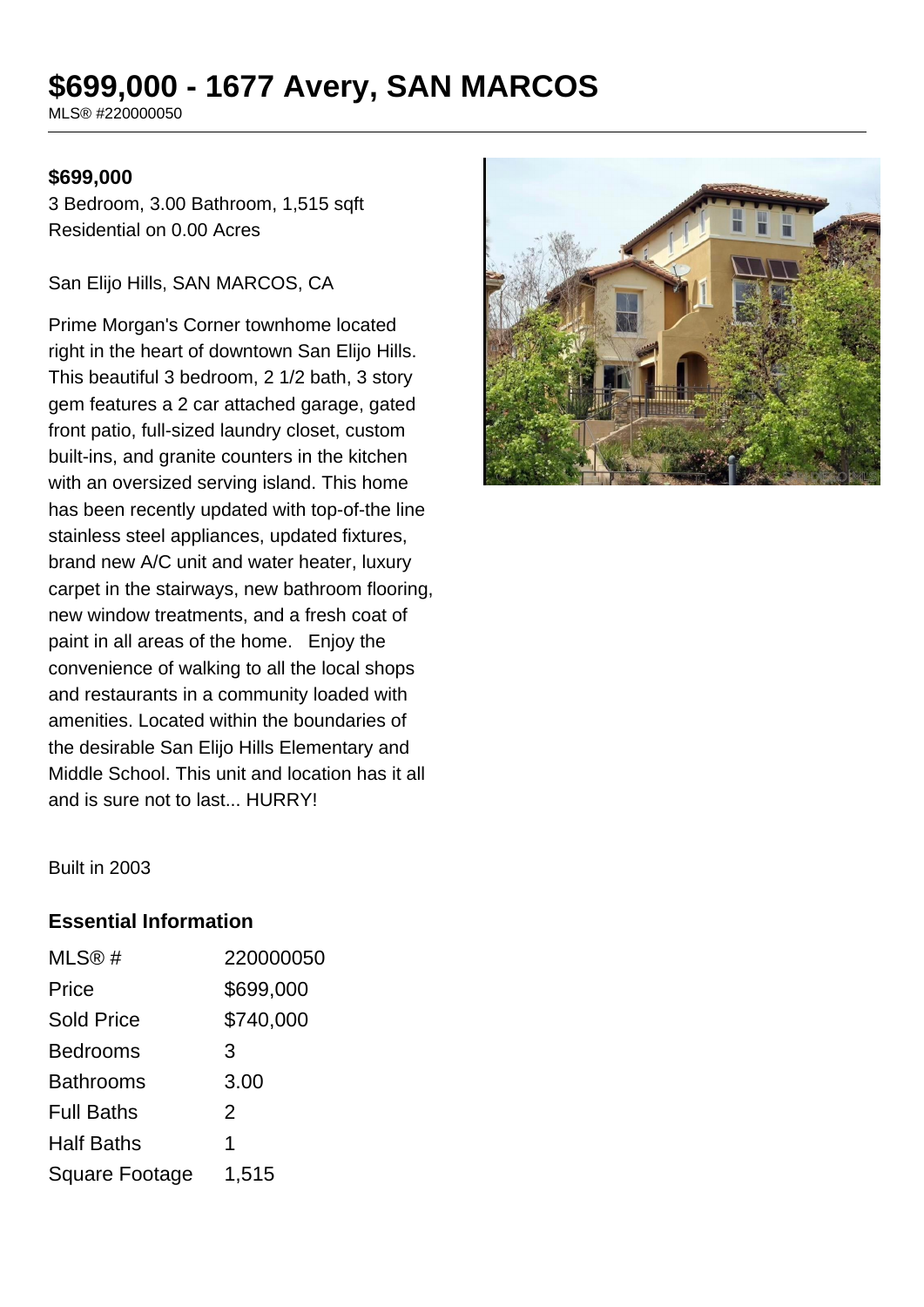| Acres             | 0.00               |
|-------------------|--------------------|
| <b>Year Built</b> | 2003               |
| <b>Type</b>       | <b>Residential</b> |
| Sub-Type          | Townhome           |
| <b>Status</b>     | <b>SOLD</b>        |

# **Community Information**

| Address      | 1677 Avery                |
|--------------|---------------------------|
| Area         | <b>SAN MARCOS (92078)</b> |
| Subdivision  | San Elijo Hills           |
| City         | <b>SAN MARCOS</b>         |
| County       | San Diego                 |
| <b>State</b> | СA                        |
| Zip Code     | 92078                     |

### **Amenities**

| Pool                         |
|------------------------------|
| Electric, Gas, Washer Hookup |
| Attached                     |
| 2                            |
| Yes                          |
| Community/Common             |
|                              |

### **Interior**

| Heating      | <b>Forced Air Unit</b>    |
|--------------|---------------------------|
| Cooling      | <b>Central Forced Air</b> |
| # of Stories | 3                         |

#### **Exterior**

| Exterior | <b>Stucco</b>    |
|----------|------------------|
| Roof     | <b>Tile/Clay</b> |

### **Additional Information**

| Date Listed           | January 4th, 2022         |
|-----------------------|---------------------------|
| Date Sold             | <b>January 31st, 2022</b> |
| Days on Market        | 10                        |
| <b>Listing Office</b> | Nicholas Taylor           |

# **Listing Details**